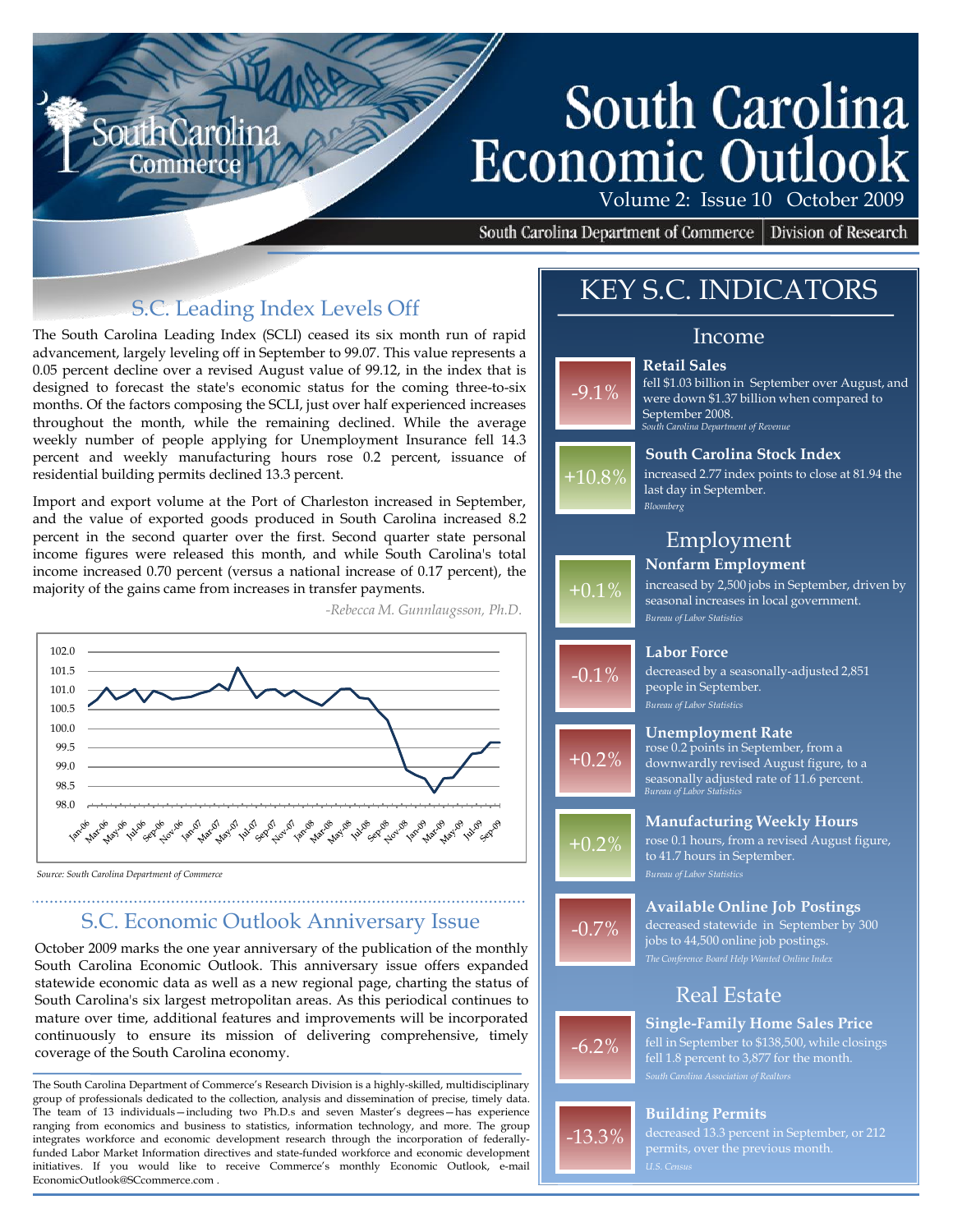## South Carolina Employment

*Non-Seasonally Adjusted Wage and Salary Employment*

Non-seasonally adjusted employment rose for the month of September by a total of approximately 2,500 workers. The majority of these added positions were the result of expansion of state and local government, as total private employment fell 14,700 positions yet government increased 17,200. Private job gains were concentrated in Wholesale Trade, Educational and Health Services, and Professional, Technical, and Business Services.

With the closing stages of the peak tourist period, 11,100 Leisure and Hospitality seasonal positions were shed in September. Additionally, a decline of 1,800 positions occured in the Construction industry along with a decline of 1,100 in the Real Estate/Rental and Leasing industry.

|                                             | September | <b>Previous</b> |                      | $\%$ Change      | $\%$ Change |
|---------------------------------------------|-----------|-----------------|----------------------|------------------|-------------|
| <b>Industry Sector</b>                      | 2009      | Month           | <b>Previous Year</b> | <b>Month Ago</b> | Year Ago    |
| <b>Goods Producing</b>                      | 313,500   | 315,900         | 360,200              | $-0.76$          | $-12.97$    |
| <b>Natural Resources and Mining</b>         | 4,100     | 4,100           | 4,200                | 0.00             | $-2.38$     |
| Construction                                | 96,900    | 98,700          | 115,800              | $-1.82$          | $-16.32$    |
| <b>Construction of Buildings</b>            | 24,200    | 25,000          | 29,300               | $-3.20$          | $-17.41$    |
| Heavy and Civil Engineering Construction    | 13,300    | 13,500          | 15,600               | $-1.48$          | $-14.74$    |
| <b>Specialty Trade Contractors</b>          | 59,400    | 60,200          | 70,900               | $-1.33$          | $-16.22$    |
| Manufacturing                               | 212,500   | 213,100         | 240,200              | $-0.28$          | $-11.53$    |
| Durable Goods                               | 116,400   | 117,000         | 134,900              | $-0.51$          | $-13.71$    |
| Nondurable Goods                            | 96,100    | 96,100          | 105,300              | 0.00             | $-8.74$     |
| <b>Service Providing</b>                    | 1,537,500 | 1,532,600       | 1,559,500            | 0.32             | $-1.41$     |
| Trade, Transportation, and Utilities        | 356,200   | 356,400         | 369,500              | $-0.06$          | $-3.60$     |
| <b>Wholesale Trade</b>                      | 68,700    | 67,100          | $\Omega$             | 2.38             | $-2.69$     |
| Retail Trade                                | 224,900   | 226,000         | 235,100              | $-0.49$          | $-4.34$     |
| Transportation, Warehousing, and Utilities  | 62,600    | 63,300          | 63,800               | $-1.11$          | $-1.88$     |
| Information                                 | 29,600    | 29,900          | 29,000               | $-1.00$          | 2.07        |
| Finance                                     | 102,100   | 103,500         | 105,900              | $-1.35$          | $-3.59$     |
| Finance and Insurance                       | 73,500    | 73,800          | 75,600               | $-0.41$          | $-2.78$     |
| Real Estate and Rental and Leasing          | 28,600    | 29,700          | 30,300               | $-3.70$          | $-5.61$     |
| Professional and Business Services          | 219,800   | 218,300         | 217,600              | 0.69             | 1.01        |
| Professional, Scientific, and Technical     | 78,300    | 76,700          | 73,500               | 2.09             | 6.53        |
| Management of Companies and Enterprises     | 15,800    | 15,700          | 15,600               | 0.64             | 1.28        |
| Administrative Support and Waste Management | 125,700   | 125,900         | 128,500              | $-0.16$          | $-2.18$     |
| <b>Educational and Health Services</b>      | 209,100   | 207,200         | 209,300              | 0.92             | $-0.10$     |
| Leisure and Hospitality                     | 206,600   | 217,700         | 214,400              | $-5.10$          | $-3.64$     |
| Arts, Entertainment, and Recreation         | 28,700    | 30,500          | 29,100               | $-5.90$          | $-1.37$     |
| Accommodation and Food Services             | 177,900   | 187,200         | 185,300              | $-4.97$          | $-3.99$     |
| <b>Other Services</b>                       | 68,500    | 71,200          | 70,300               | $-3.79$          | $-2.56$     |
| <b>Total Private</b>                        | 1,505,400 | 1,520,100       | 1,576,200            | $-0.97$          | $-4.49$     |
| Government                                  | 345,600   | 328,400         | 343,500              | 5.24             | 0.61        |
| <b>Federal Government</b>                   | 32,400    | 32,500          | $\theta$             | $-0.31$          | 6.23        |
| <b>State Government</b>                     | 99,100    | 95,200          | 101,300              | 4.10             | $-2.17$     |
| Local Government                            | 214,100   | 200,700         | 211,700              | 6.68             | 1.13        |
| <b>Total Nonfarm</b>                        | 1,851,000 | 1,848,500       | 1,919,700            | 0.14             | $-3.58$     |

*Source: U.S. Department of Labor, Bureau of Labor Statistics*

ommer

### Initial UI Claims Continue Decline in September

Initial claims for Unemployment Insurance (UI) continued a declining trend during the month of September, falling just below average levels of September of 2008.

Continued claims have also experienced a steady decline, both nationally and statewide. After peaking in July at 104,470, continued claims reached 82,625 the final week in September. Expansion of the federal Emergency Unemployment Compensation and the State Legislature's revision of the Extended Benefits program triggers are likely to affect these trends in the near future.



*Source: U.S. Department of Labor*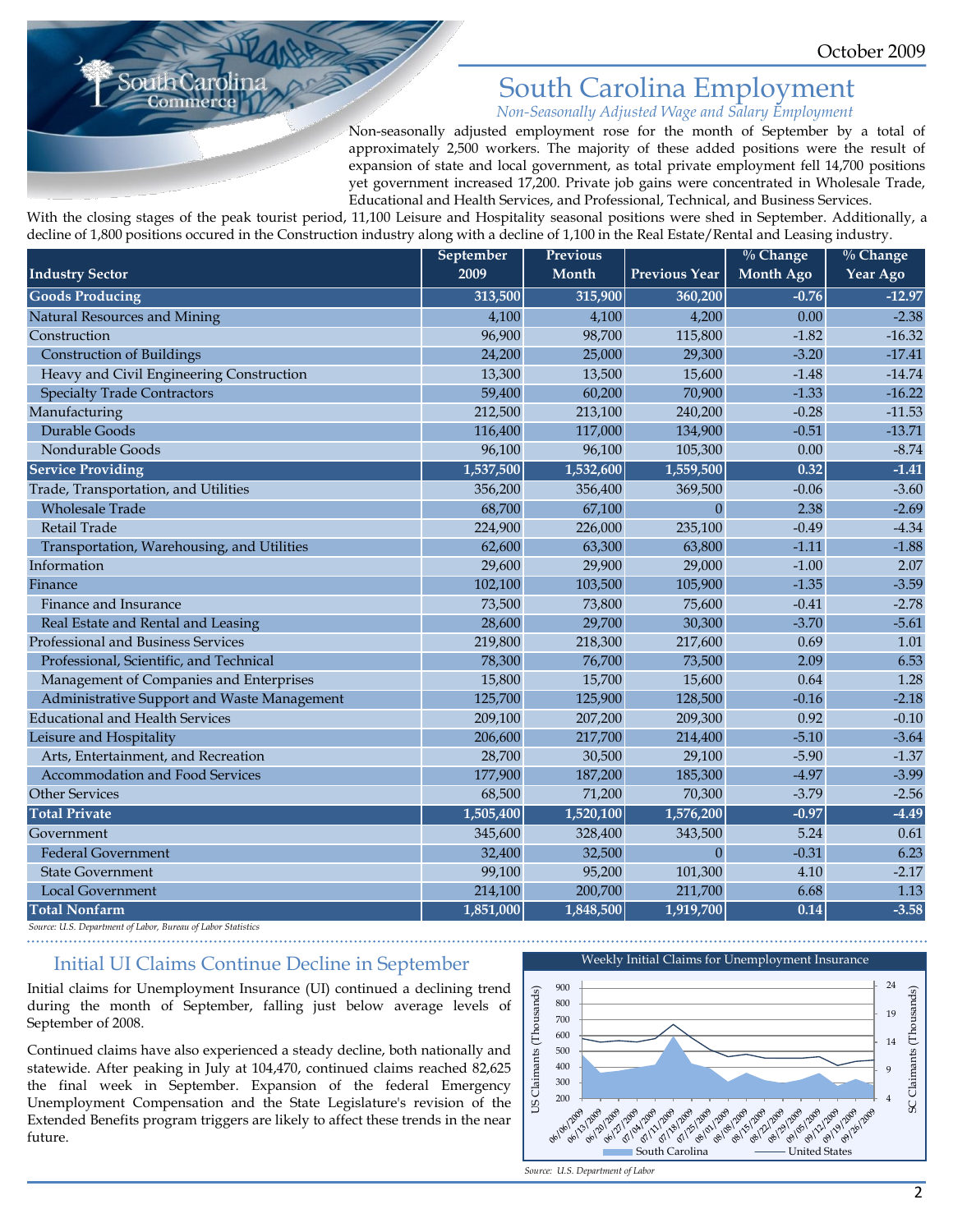# South Carolina Real Estate

Residential home sales volume experienced a 1.6 percent increase, rising 61 units over September 2008. After a \$5,100 increase in median home sales price in August, the state witnessed median prices decline again in September, falling to \$138,500. This decline represents a 10.6 percent year-over-year decline. Foreclosures increased in September, rising 30.5 percent over the previous month.

Meanwhile, statewide residential building permits declined by 212 units in September, a 13.3 percent decline over August and a 23.7 percent decline over the previous year. Valuation of permits declined likewise, falling \$22.3 million over last month, to \$238.1 million, a level that is 18.1 percent below the same period last year.

|                                         | Month     | Current | <b>Previous</b><br>Year | $\%$ Change<br>Year Ago | <b>2009 YTD</b> | <b>2008 YTD</b> | $\%$ Change<br>Year Ago |
|-----------------------------------------|-----------|---------|-------------------------|-------------------------|-----------------|-----------------|-------------------------|
| Closings                                | September | 3,877   | 3,816                   | 1.6%                    | 31,077          | 37,696          | $-17.6%$                |
| Median Sales Price*                     | September | 138.5   | 154.9                   | $-10.6\%$               | 142.0           | 155.0           | $-8.4%$                 |
| <b>Foreclosures</b>                     | September | 3,231   | 2,202                   | 46.7%                   | 22,536          | 10,271          | 119.4%                  |
| Residential Building Permits-Total      | September | 1,382   | 1,812                   | $-23.7\%$               | 12,039          | 21,832          | $-44.9%$                |
| Residential Building Permits-Valuation* | September | 238,183 | 290,923                 | $-18.1%$                | 1,986,225       | 3,544,068       | $-44.0\%$               |

*\* Thousands of US dollars. Source: S.C. Association of Realtors, RealtyTrac, U.S. Census*

#### Business Activity







Trade and Exports





![](_page_2_Figure_14.jpeg)

![](_page_2_Figure_15.jpeg)

![](_page_2_Figure_16.jpeg)

![](_page_2_Figure_17.jpeg)

![](_page_2_Figure_18.jpeg)

![](_page_2_Figure_19.jpeg)